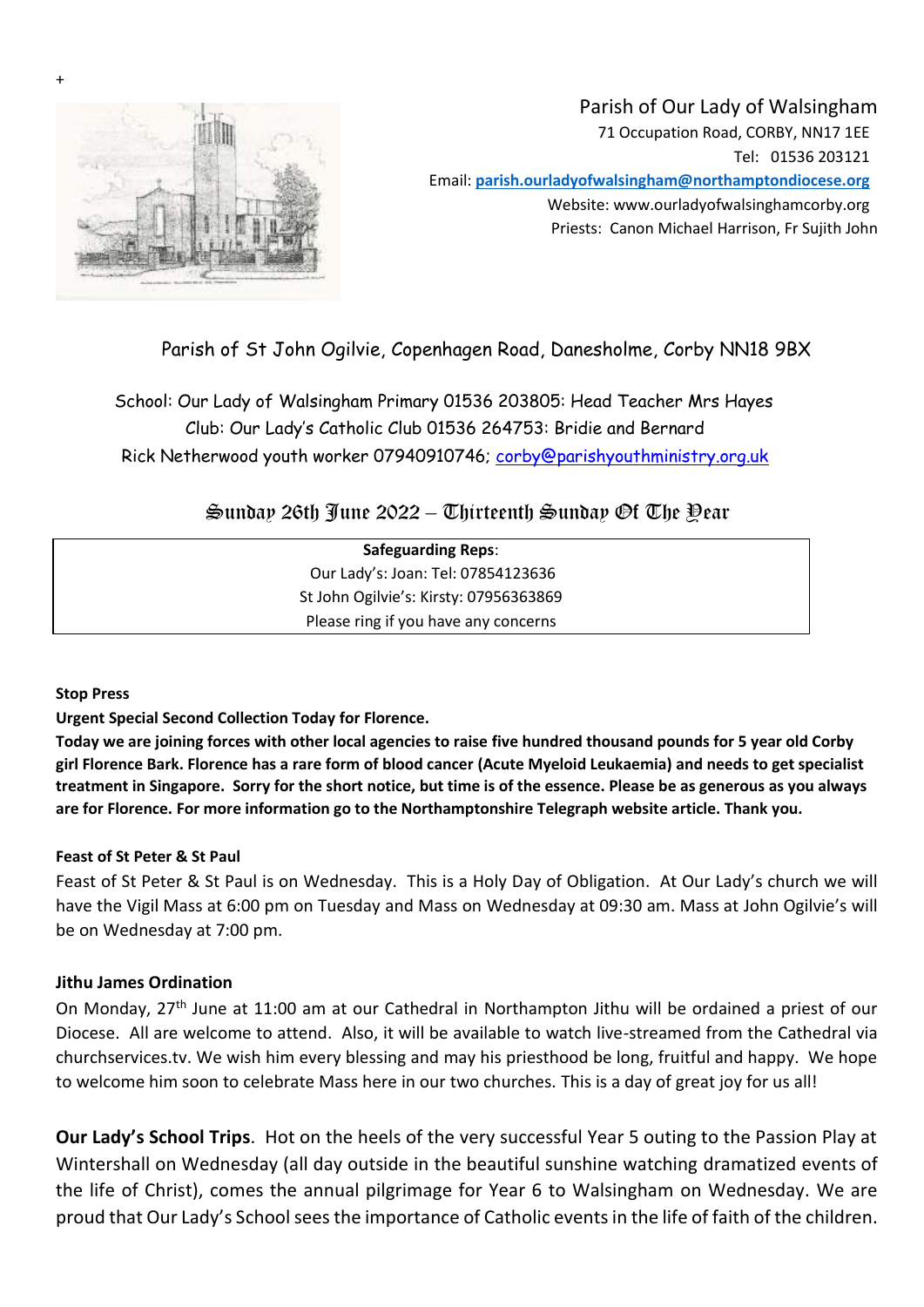#### **May they Rest in Peace**

Sr Stephanie Davidson of St Brendan's Parish whose funeral Mass is on Tuesday 28<sup>th</sup> June at 10:00 am at St Brendan's Church, coming into church the evening before at 4.30pm, plus Mass at 7pm on Monday. Sr Stephanie who was so much part of the life of St Brendan's Parish for so many years. Although she had been poorly, Sister's death was unexpected. We promise to keep Sr Cecilia, Fr Gerard and all his parishioners in our prayers.

Baby Ellery Stewart aged 1 month, funeral is on Thursday 30<sup>th</sup> June 09:15 am.

Valerie Ferguson, whose funeral is at Warren Hill Crematorium, Kettering on Monday, 4<sup>th</sup> July at 2:30 pm. Fr Ed Worthy, former parish priest of Wellingborough, whose Requiem Mass is at Our Lady's Church, Knox Road, Wellingborough on Monday, 4th July at 11:30 am.

Bridget Bonner, late of Shire Lodge Care Home, formerly of Rankine House whose funeral Mass is on Tuesday 5<sup>th</sup> July at 10am.

Sheila Mills, late of Glenmoor Care Home, previously of Wensleydale Gardens, beloved wife of John, whose funeral Mass is on Thursday, 7<sup>th</sup> July at 10:00 am, coming into the church the evening before at 4:30pm Rosemarie Ferris, late of Desborough: Funeral at Our Lady's on Wednesday, 13th July at 10:00 am.

**Second Collection next weekend** for Peter's Pence, for the upkeep of our Holy Father, Pope Francis in Rome.

## **Confirmation Rehearsal**

Rehearsal will take place this Thursday, 30<sup>th</sup> June at 6:00 pm at Our Lady's Church for candidates, sponsors and parents. Please ensure that you have chosen your Confirmation name. The Confirmation Mass is the following Thursday, 7<sup>th</sup> July at 7:00 pm with Bishop David.

#### **First Holy Communion**

This week's special children are Marika, Emily, Bibor and Maja.

They will receive their First Communion at the 10:00 am Mass Today.

We wish them every happiness for today and always as they begin a new relationship with Jesus in the Eucharist.

#### **Rick Netherwood – New Adventures**

It is with great joy that we can officially announce that our youth worker, Rick will be taking on the role of Director of Youth Ministry for the whole diocese from July. He will be running NYMO who put on the retreats, camps and events our young people often go to. As this is a part-time role, we are glad to say that Rick won't be leaving Corby completely, but instead going down to two days a week serving our parishes and schools. It in fact, means he will be staying for longer, but we just may not see him as regularly. New job, getting married and buying a house all within a few months – exciting times!

## **Repository**

Our shops at the back of both churches have items for Baptism, First Holy Communion and Confirmation. If you have a youngster receiving a Sacrament at this time, please take a look. Plus birthday cards, sympathy cards etc etc.

#### **St Vincent de Paul**

The SVP have many items of good quality furniture including beds, wardrobes, carpets, sofas and washing machines. If you or somebody you know is in need of any household items, please contact the parish office on 01536 203121 and speak with Maggie on behalf of the SVP to discuss further details.